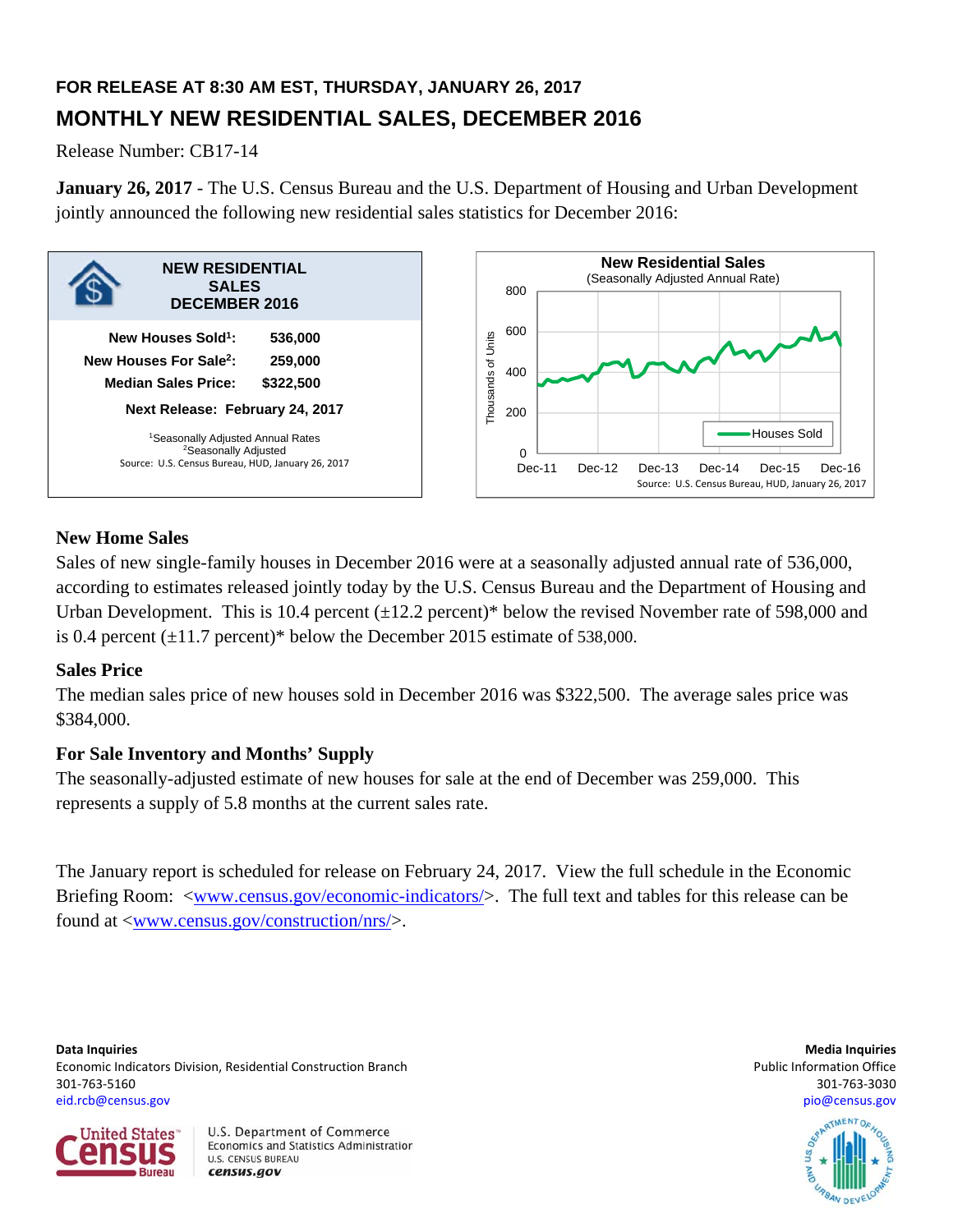# **EXPLANATORY NOTES**

In interpreting changes in the statistics in this release, note that month-to-month changes in seasonally adjusted statistics often show movements which may be irregular. It may take three months to establish an underlying trend for building permit authorizations, six months for total starts, and six months for total completions. The statistics in this release are estimated from sample surveys and are subject to sampling variability as well as nonsampling error including bias and variance from response, nonreporting, and undercoverage. Estimated relative standard errors of the most recent data are shown in the tables. Whenever a statement such as "2.5 percent  $(\pm 3.2$  percent) above" appears in the text, this indicates the range (-0.7 to +5.7 percent) in which the actual percentage change is likely to have occurred. All ranges given for percentage changes are 90 percent confidence intervals and account only for sampling variability. If a range does not contain zero, the change is statistically significant. If it does contain zero, the change is not statistically significant; that is, it is uncertain whether there was an increase or decrease. The same policies apply to the confidence intervals for percentage changes shown in the tables. On average, the preliminary seasonally adjusted estimates of total building permits, housing starts and housing completions are revised 3 percent or less. Explanations of confidence intervals and sampling variability can be found on our website.  $\langle$ www.census.gov/construction/nrc/how the data are collected/ $>$ 

## **America's Economy Mobile App**

The America's Economy app provides real-time updates for 19 key economic indicators released from the Census Bureau, Bureau of Labor Statistics, and Bureau of Economic Analysis.

<www.census.gov/mobile/economy/>

# **API**

The Census Bureau's application programming interface lets developers create custom apps to reach new users and makes key demographic, socio-economic and housing statistics more accessible than ever before. <www.census.gov/developers/>

‐X‐

**\* The 90 percent confidence interval includes zero. In such cases, there is insufficient statistical evidence to conclude that the actual change is different from zero.**

**Data Inquiries Media Inquiries** Economic Indicators Division, Residential Construction Branch **Public Information Construction Branch** Public Information Office 301‐763‐5160 301‐763‐3030 eid.rcb@census.gov pio@census.gov



U.S. Department of Commerce Economics and Statistics Administration **U.S. CENSUS BUREAU** census.gov

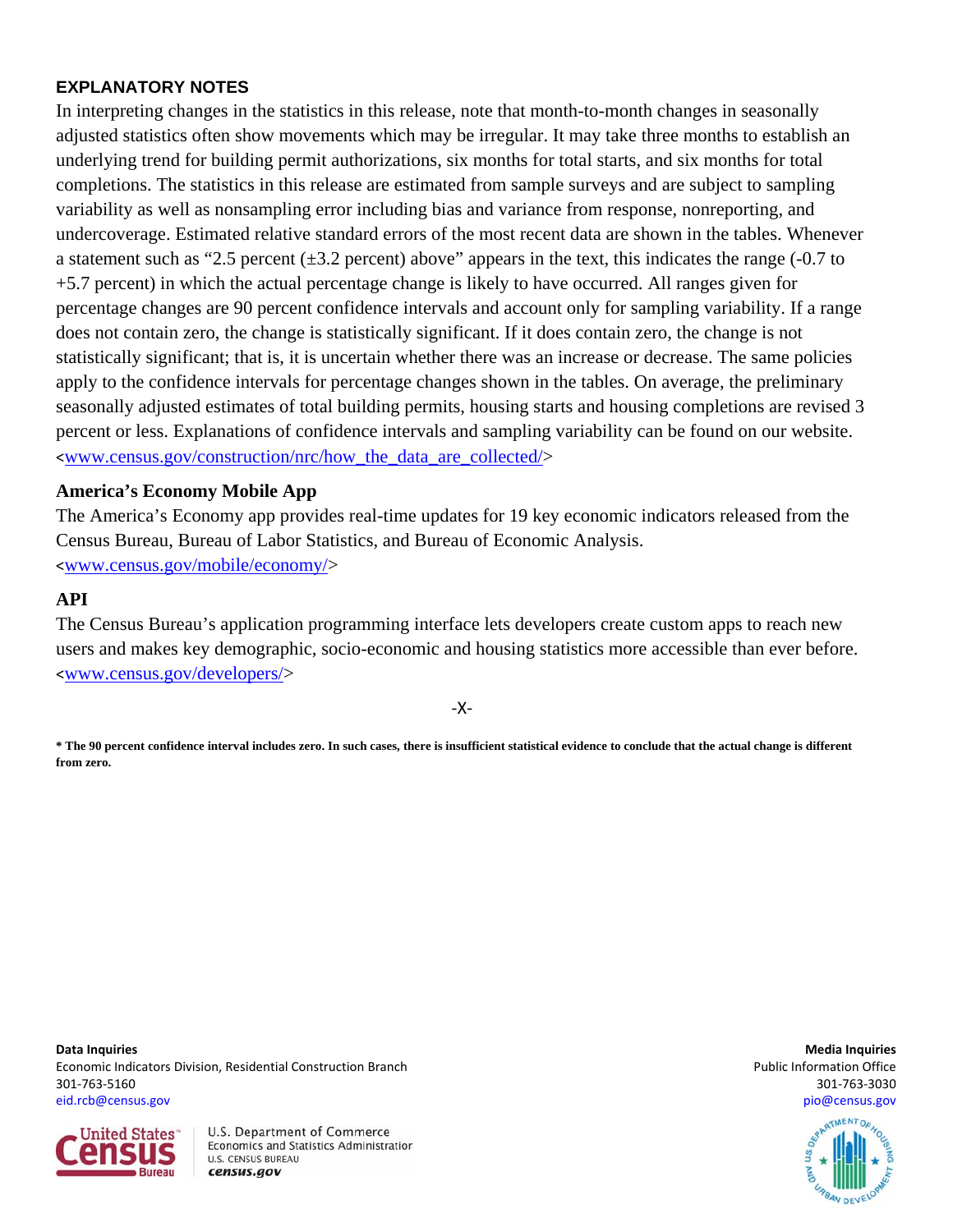### New Privately-Owned Houses Sold and For Sale

(Thousands of Units. Detail may not add to total because of rounding.)

#### Table 1a - Seasonally adjusted

|                                                                          |               |        | Sold during period <sup>1</sup> |          |         |               |        | For sale at end of period |       |   | Median                   |             | Average     |
|--------------------------------------------------------------------------|---------------|--------|---------------------------------|----------|---------|---------------|--------|---------------------------|-------|---|--------------------------|-------------|-------------|
| Period                                                                   | United        | North- | Mid-                            |          |         | United        | North- | Mid-                      |       |   | Months'                  | sales price | sales price |
|                                                                          | <b>States</b> | east   | west                            | South    | West    | <b>States</b> | east   | west                      | South |   | West supply <sup>2</sup> | (5)         | (5)         |
| 2015                                                                     |               |        |                                 |          |         |               |        |                           |       |   |                          |             |             |
| December.                                                                | 538           | 31     | 69                              | 285      | 153     | 235           | X      | x                         | X     | X | 5.2                      | X           | x           |
| 2016                                                                     |               |        |                                 |          |         |               |        |                           |       |   |                          |             |             |
| January                                                                  | 526           | 36     | 67                              | 293      | 130     | 239           | x      | x                         | x     | X | 5.5                      | x           | x           |
| February                                                                 | 525           | 29     | 59                              | 290      | 147     | 242           | x      | X                         | X     | X | 5.5                      |             | x           |
| March                                                                    | 537           | 32     | 68                              | 305      | 132     | 244           | X      | X                         |       | X | 5.5                      |             |             |
|                                                                          | 570           | 40     | 61                              | 324      | 145     | 241           | х      | Χ                         | X     | X | 5.1                      | х           |             |
|                                                                          | 566           | 32     | 73                              | 319      | 142     | 240           | х      | Χ                         |       | X | 5.1                      |             |             |
| $June \dots \dots \dots \dots \dots \dots \dots \dots \dots \dots \dots$ | 558           | 28     | 75                              | 321      | 134     | 242           | x      | Χ                         |       |   | 5.2                      |             |             |
|                                                                          | 622           | 37     | 79                              | 364      | 142     | 236           | x      | x                         |       |   | 4.6                      |             |             |
|                                                                          | 559           | 23     | 66                              | 331      | 139     | 240           | x      | X                         | X     | X | 5.2                      |             |             |
|                                                                          | 568           | 31     | 74                              | 328      | 135     | 242           | X      | X                         | X     | X | 5.1                      | Χ           | x           |
|                                                                          | 571           | 35     | 68                              | 329      | 139     | 247           | X      | Χ                         | X     | X | 5.2                      | Χ           |             |
|                                                                          | 598           | 31     | 83                              | 326      | 158     | 249           | Χ      | Χ                         |       |   | 5.0                      |             |             |
|                                                                          | 536           | 46     | 49                              | 285      | 156     | 259           | x      | x                         | X     |   | 5.8                      |             | x           |
| Average RSE $(\%)$ <sup>3</sup>                                          | 7             | 22     | 20                              | 10       | 14      | 5             | X      | X                         |       | X |                          |             | X           |
| Percent Change <sup>4</sup>                                              |               |        |                                 |          |         |               |        |                           |       |   |                          |             |             |
| Dec. 2016 from Nov. 2016                                                 | $-10.4%$      | 48.4%  | $-41.0%$                        | $-12.6%$ | $-1.3%$ | 4.0%          | x      | X                         | X     | x | 16.0%                    | x           |             |
| 90 percent confidence interval $5$                                       | ± 12.2        | ± 80.5 | ± 19.2                          | ±18.0    | ± 26.1  | ±1.3          | X      | X                         | X     | X | ± 15.7                   | X           |             |
| Dec. 2016 from Dec. 2015                                                 | $-0.4%$       | 48.4%  | $-29.0\%$                       | 0.0%     | 2.0%    | 10.2%         | x      | X                         | X     | X | 11.5%                    | x           | x           |
| 90 percent confidence interval $\frac{5}{2}$                             | ± 11.7        | ±105.9 | ± 19.6                          | ± 19.1   | ± 20.8  | ± 6.5         | X      | x                         | X     | X | ± 14.1                   | х           | X           |

### Table 1b - Not seasonally adjusted

|                                                                                |                |               | Sold during period |       |       |               |        | For sale at end of period |       |      |               | Median      | Average     |
|--------------------------------------------------------------------------------|----------------|---------------|--------------------|-------|-------|---------------|--------|---------------------------|-------|------|---------------|-------------|-------------|
| Period                                                                         | United         | North-        | Mid-               |       |       | United        | North- | Mid-                      |       |      | <b>Months</b> | sales price | sales price |
|                                                                                | <b>States</b>  | east          | west               | South | West  | <b>States</b> | east   | west                      | South | West | supply        | (5)         | (5)         |
|                                                                                | 501            | 24            | 61                 | 286   | 130   | 235           | 24     | 32                        | 124   | 55   | X             | 296,400     | 360,600     |
|                                                                                | 563            | 33            | 69                 | 319   | 141   | 259           | 27     | 34                        | 134   | 64   |               | 313,200     | 372,700     |
| $RSE(%) \ldots \ldots \ldots \ldots \ldots \ldots \ldots \ldots \ldots \ldots$ |                | 10            | 11                 |       | 4     | 5             | 13     | 10                        | 6     |      | X             | 3           | 3           |
| Year to year percent change <sup>4</sup>                                       | 12.2%          | 35.9%         | 13.3%              | 11.7% | 8.6%  | X             | X      | X                         | X     | X    | X             | X           | X           |
| 90 percent confidence interval $5$                                             | ± 3.5          | ± 21.6        | ± 11.4             | ± 4.5 | ± 7.1 | X             | X      | X                         | X     | X    |               | X           | X           |
| 2015                                                                           |                |               |                    |       |       |               |        |                           |       |      |               |             |             |
|                                                                                | 38             | $\mathcal{P}$ | 5                  | 21    | 10    | 235           | 24     | 32                        | 124   | 55   | 6.2           | 299,000     | 358,100     |
| 2016                                                                           |                |               |                    |       |       |               |        |                           |       |      |               |             |             |
| January                                                                        | 39             | ς             | Δ                  | 22    | 10    | 235           | 24     | 31                        | 125   | 55   | 6.1           | 291,100     | 365,600     |
| February                                                                       | 45             |               | 4                  | 26    | 13    | 236           | 24     | 31                        | 126   | 55   | 5.3           | 311,300     | 349,400     |
|                                                                                | 50             |               | 6                  | 29    | 13    | 240           | 24     | 32                        | 127   | 57   | 4.8           | 311,400     | 367,700     |
|                                                                                | 55             |               |                    | 31    | 14    | 239           | 25     | 32                        | 126   | 56   | 4.3           | 321,300     | 380,000     |
| May                                                                            | 53             | ς             |                    | 29    | 14    | 238           | 24     | 31                        | 127   | 56   | 4.5           | 296,000     | 350,000     |
|                                                                                | 50             | ς             |                    | 28    | 12    | 243           | 26     | 32                        | 128   | 58   | 4.8           | 321,600     | 364,300     |
|                                                                                | 54             |               |                    | 32    | 12    | 236           | 25     | 31                        | 122   | 58   | 4.4           | 295,000     | 355,000     |
|                                                                                | 46             |               | 6                  | 26    | 12    | 242           | 26     | 32                        | 125   | 59   | 5.3           | 302,400     | 364,700     |
|                                                                                | 44             | ς             | 6                  | 25    | 10    | 248           | 27     | 32                        | 129   | 60   | 5.6           | 323,700     | 372,800     |
|                                                                                | 46             |               |                    | 26    | 11    | 250           | 27     | 32                        | 130   | 61   | 5.4           | 301.800     | 339,900     |
|                                                                                | 42             |               |                    | 23    | 11    | 252           | 27     | 33                        | 131   | 61   | 6.0           | 309,200     | 365,200     |
|                                                                                | 38             | ર             |                    | 21    | 10    | 259           | 27     | 34                        | 134   | 64   | 6.7           | 322,500     | 384,000     |
| Average RSE $(\%)$ <sup>3</sup>                                                | $\overline{z}$ | 22            | 20                 | 10    | 14    | 5             | 13     | 10                        | 6     |      |               |             |             |

p Preliminary

r Revised

S Does not meet publication standards because tests for identifiable and stable seasonalilty do not meet reliability standards

X Not applicable

 $1$  Seasonally-adjusted houses sold are published at annual rates

<sup>2</sup> Ratio of houses for sale to houses sold

 $3$  Average relative standard error for the latest 6-month period

<sup>4</sup> Computed using unrounded data

<sup>5</sup> See the Explanatory Notes in the accompanying text for an explantion of 90 percent confidence intervals

Source: U.S. Census Bureau and U.S. Department of Housing and Urban Development, New Residential Sales, January 26, 2017. [Additional information on the survey methodology may be found at <http://www.census.gov/construction/nrs/how\\_the\\_data\\_are\\_collected/>.](http://www.census.gov/construction/nrs/how_the_data_are_collected/index.html#)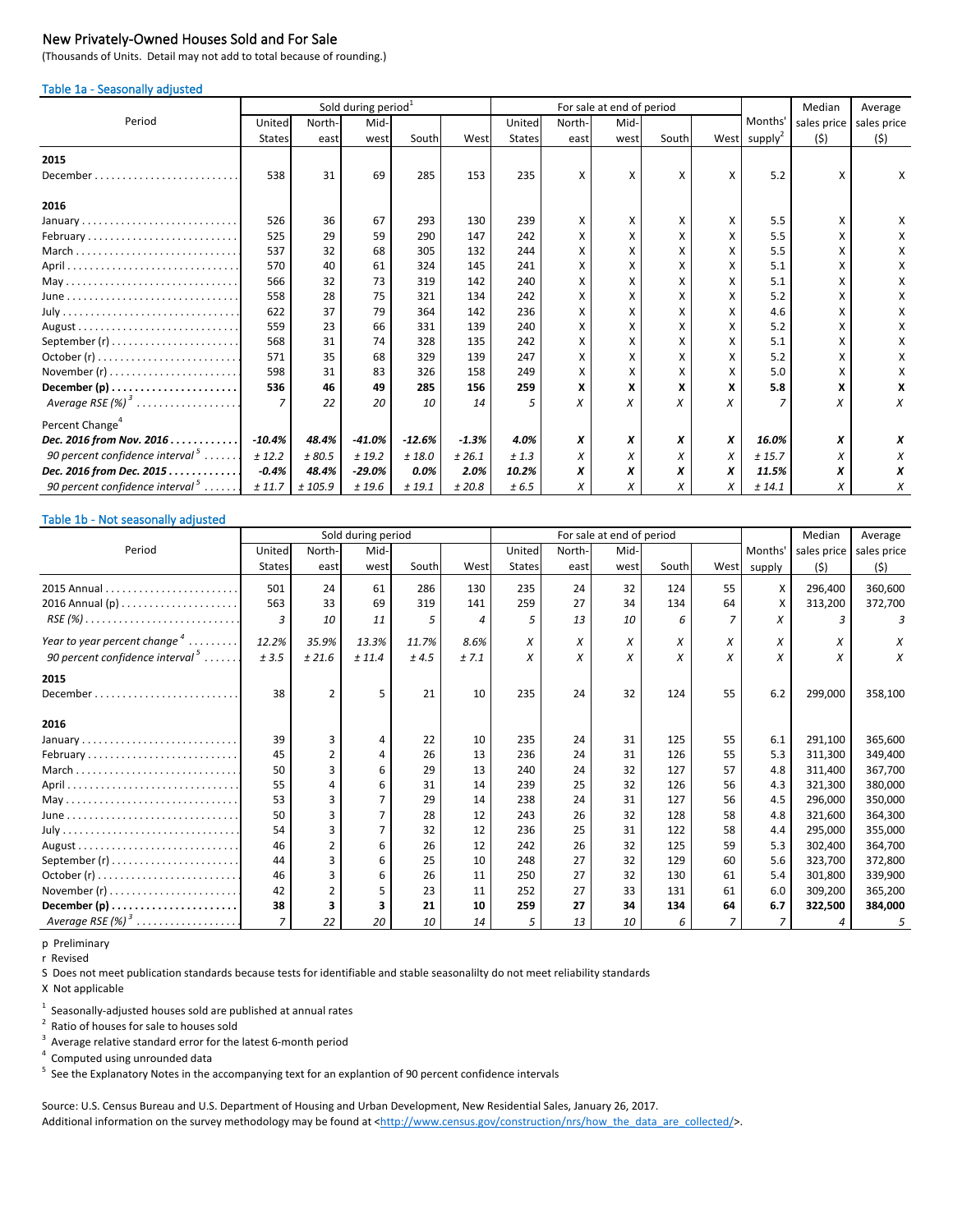### New Privately-Owned Houses Sold, by Sales Price

(Thousands of Units. Detail may not add to total because of rounding.)

### Table 2a - Number of Houses<sup>1</sup>

|                                                                         |       | <b>Price Ranges</b> |              |              |              |              |              |           |  |
|-------------------------------------------------------------------------|-------|---------------------|--------------|--------------|--------------|--------------|--------------|-----------|--|
| Period                                                                  |       | Under               | \$150,000    | \$200,000    | \$300,000    | \$400,000    | \$500,000    | \$750,000 |  |
|                                                                         | Total | \$150,000           | to \$199,999 | to \$299,999 | to \$399,999 | to \$499,999 | to \$749,000 | and over  |  |
|                                                                         | 501   | 27                  | 69           | 159          | 102          | 63           | 54           | 28        |  |
|                                                                         | 563   | 23                  | 73           | 162          | 134          | 76           | 64           | 30        |  |
| $RSE(%) \ldots \ldots \ldots \ldots \ldots \ldots \ldots \ldots \ldots$ | 3     | 20                  | 17           |              |              |              |              | 12        |  |
| 2015                                                                    |       |                     |              |              |              |              |              |           |  |
| December                                                                | 38    |                     | 5            | 12           | 7            |              |              |           |  |
| 2016                                                                    |       |                     |              |              |              |              |              |           |  |
|                                                                         | 39    |                     | 8            | 12           | 8            |              |              |           |  |
| February                                                                | 45    |                     |              | 13           | 12           |              |              |           |  |
| March                                                                   | 50    |                     |              | 17           | 12           |              |              |           |  |
|                                                                         | 55    |                     | 8            | 14           | 15           |              |              |           |  |
|                                                                         | 53    |                     | q            | 16           | 13           |              |              |           |  |
|                                                                         | 50    |                     | 6            | 15           | 12           |              |              |           |  |
|                                                                         | 54    |                     |              | 17           | 13           |              |              |           |  |
|                                                                         | 46    |                     |              | 15           | 11           |              |              |           |  |
| September $(r)$                                                         | 44    |                     | 6            | 13           | 11           |              |              |           |  |
|                                                                         | 46    |                     |              | 13           | 11           |              |              |           |  |
|                                                                         | 42    |                     |              | 14           | 11           |              |              |           |  |
|                                                                         | 38    |                     |              | 11           |              |              |              |           |  |
| Average RS <u>E (%)<sup>2</sup> </u> .                                  |       |                     | 25           | 13           | 15           | 21           | 20           | 27        |  |

#### Table 2b - Percent Distribution

|                                                                  |       | <b>Price Ranges</b> |              |              |              |              |              |           |  |  |
|------------------------------------------------------------------|-------|---------------------|--------------|--------------|--------------|--------------|--------------|-----------|--|--|
| Period                                                           |       | Under               | \$150,000    | \$200,000    | \$300,000    | \$400,000    | \$500,000    | \$750,000 |  |  |
|                                                                  | Total | \$150,000           | to \$199,999 | to \$299,999 | to \$399,999 | to \$499,999 | to \$749,000 | and over  |  |  |
|                                                                  | 100   |                     | 14           | 32           | 20           | 13           | 11           |           |  |  |
|                                                                  | 100   |                     | 13           | 29           | 24           | 14           | 11           |           |  |  |
| $SE(%)$                                                          | X     |                     | 2            |              |              |              |              |           |  |  |
| 2015                                                             |       |                     |              |              |              |              |              |           |  |  |
| $December \dots \dots \dots \dots \dots \dots \dots \dots \dots$ | 100   | 6                   | 13           | 32           | 18           | 14           | 11           |           |  |  |
| 2016                                                             |       |                     |              |              |              |              |              |           |  |  |
|                                                                  | 100   |                     | 20           | 30           | 21           | 12           | 10           |           |  |  |
| February                                                         | 100   |                     | q            | 29           | 26           | 17           | 10           |           |  |  |
| March                                                            | 100   |                     | 10           | 34           | 23           | 13           | 12           |           |  |  |
|                                                                  | 100   |                     | 14           | 26           | 26           | 12           | 13           |           |  |  |
|                                                                  | 100   |                     | 17           | 30           | 24           | 11           |              |           |  |  |
|                                                                  | 100   |                     | 12           | 30           | 23           | 18           | 11           |           |  |  |
|                                                                  | 100   |                     | 15           | 31           | 24           | 14           |              |           |  |  |
|                                                                  | 100   |                     | 11           | 32           | 24           | 12           | 11           |           |  |  |
|                                                                  | 100   |                     | 13           | 28           | 25           | 13           | 13           |           |  |  |
|                                                                  | 100   |                     | 17           | 29           | 24           | 15           |              |           |  |  |
|                                                                  | 100   |                     | 11           | 34           | 25           | 12           | 11           |           |  |  |
|                                                                  | 100   |                     | 11           | 29           | 25           | 14           | 12           |           |  |  |
|                                                                  | X     |                     | 4            |              | 3            |              |              |           |  |  |

p Preliminary

r Revised

S Does not meet publication standards because tests for identifiable and stable seasonalilty do not meet reliability standards

X Not applicable

 $^1$  Houses for which sales price was not reported have been distributed proportionally to those for which sales price was reported

 $2$  Average relative standard error for the latest 6-month period

Source: U.S. Census Bureau and U.S. Department of Housing and Urban Development, New Residential Sales, January 26, 2017. [Additional information on the survey methodology may be found at <http://www.census.gov/construction/nrs/how\\_the\\_data\\_are\\_collected/>.](http://www.census.gov/construction/nrs/how_the_data_are_collected/index.html#)